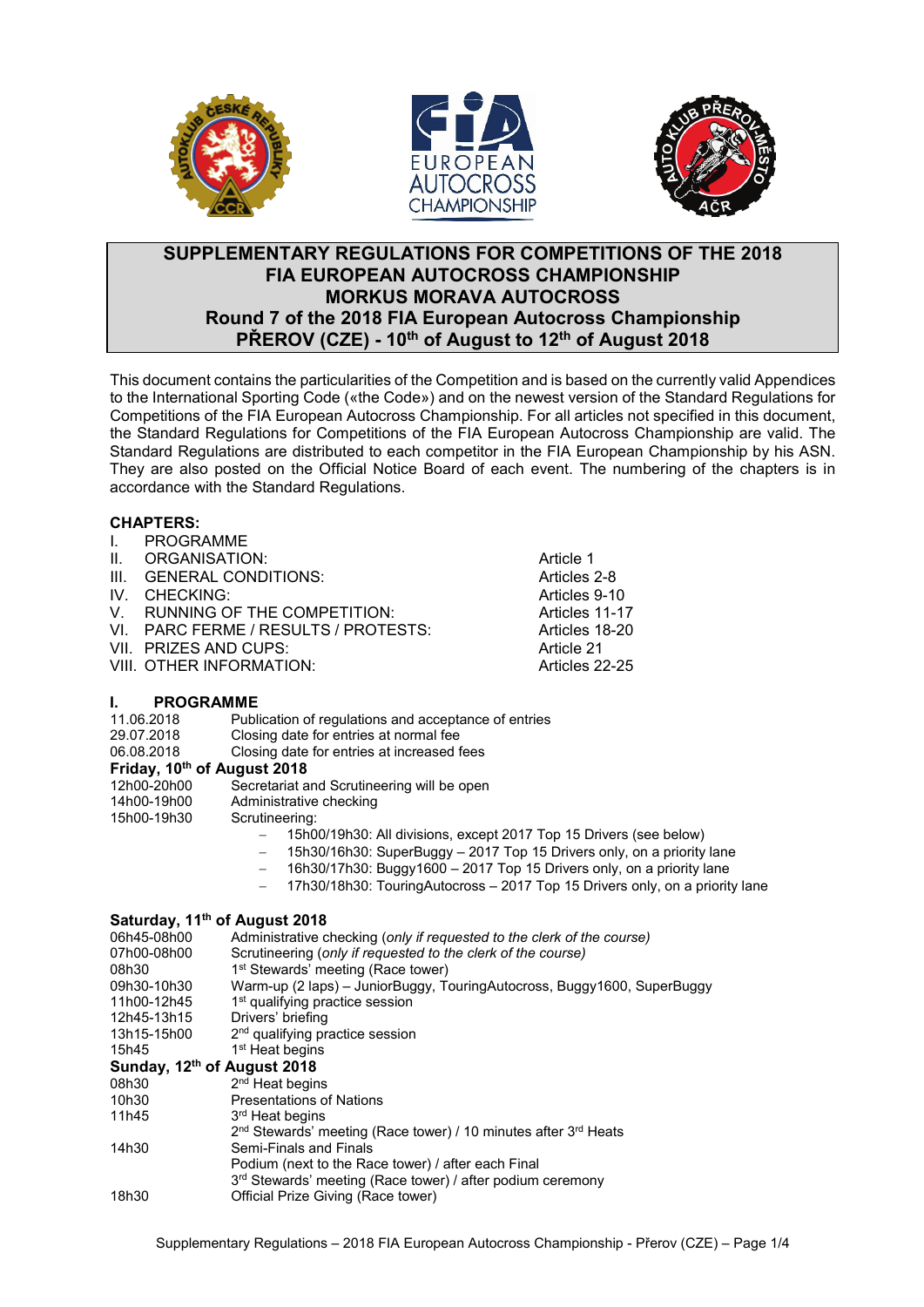### **II. ORGANISATION**<br>**1.1** The Autoklub Pře

**1.1** The Autoklub Přerov in ACCR organises a Competition counting towards the FIA European Autocross Championships Competition, in accordance with the Code (and its Appendices), the FIA Regulations for Autocross, the General Prescriptions for the Championship and these Regulations (and any other Regulations which may be issued in writing by the organisers).

#### **1.2 Organising Committee**

President: Mr. Jakub Vymazal

Members: Mrs. Soňa Hrbáčková, Ms. Jana Hrbáčková, Ms. Soňa Hrbáčková jr., Mr. Pavel Kleiner, Ms. Klára Čaklošová, Mr. Josef Hartman, Mrs. Iva Lochmanová, Mr. Josef Lochman, Mr. Petr Střelec, Mr. Josef Práznovský, Mr. Ondřej Indrák, Mr. Jaroslav Vrtělka, Mr. Lukáš Bělík, Mr. Martin Žádník, Mr. David Trávníček, Ms. Dominika Zapalačová, Ms. Yveta Vrtělková

### Secretariat: **AUTO KLUB PŘEROV–město v AČR Tel./fax: +420 581 225 125 Dluhonská 1350/43 e-mail: info@ak-prerov.cz**

# **CZE-750 00 Přerov www.ak-prerov.cz**

**1.3 Officials** - Chairman of the Stewards Mr. Wlodek SZANIAWSKI (POL)<br>- FIA Steward Mr. Gunars KOSOJS (I VA) - FIA Steward Mr. Gunars KOSOJS (LVA)<br>- ASN Steward Mr. Radovan NOVÁK (CZE) - ASN Steward Mr. Radovan NOVÁK (CZE)<br>- FIA Observer Mr. Franz LANDAUF (AUT) - FIA Observer Mr. Franz LANDAUF (AUT)<br>- FIA Technical Delegate Mr. Tommy KRISTIANSEN - FIA Technical Delegate Mr. Tommy KRISTIANSEN (NOR)<br>- Race Director: Mr. Milan TEJCHMAN Mr. Milan TEJCHMAN<br>Ms. Dominika ZAPALAČOVÁ - Secretary to the Stewards: Ms. Dominika ZAPAL<br>- Clerk of the Course: Mr. Jakub VYMAZAL - Clerk of the Course: Mr. Jakub VYMAZAI<br>- Assistant clerk of the Course: Mr. Pavel KLEINER - Assistant clerk of the Course: Mr. Pavel KLEINER<br>- Secretary of the Competition: Ms. Jana HRBÁČKOVÁ - Secretary of the Competition: Ms. Jana HRBÁ<br>Chief Scrutineer: Mr. Jiří URBAN - Chief Scrutineer: Mr. Jiří URBAN<br>- Chief Timekeeper: Mr. Václav PIŠTĚK - Chief Timekeeper: - Safety officer: Mr. Jaroslav VRTĚLKA - Chief Medical Officer: Mr. MUDr. Radek PRCHAL<br>- Drivers' Liaison Officer: Mr. Ondřei INDRÁK. Mr. Jar - Drivers' Liaison Officer: Mr. Ondřej INDRÁK, Mr. Jan PETR Ms. Yveta VRTĚLKOVÁ<br>Mr. Luděk PARÁK - Judges of fact: - startline<br>false start -Mr. Marek ŠRÁMEK, Mr. Michal ŠRÁMEK, Mr. David ŠRÁMEK, Ms. Kateřina PARÁKOVÁ - finish Mr. Miroslav PLETICHA, Mr. Tomáš ONDRŮJ

#### **1.4 Official Notice Board**

The Official Notice Board will be located at the Driver´s Paddock.

#### **III. GENERAL CONDITIONS**

#### **2. GENERAL**

- **2.1** This Competition will count for:
- The 2018 FIA European Autocross Championship

- The 2018 FIA Autocross Nations Cup

### **3. DESCRIPTION OF THE CIRCUIT**

| Place:          | Přerov – CROSS ARÉNA                                                                      |
|-----------------|-------------------------------------------------------------------------------------------|
| Telephone:      | +420 581 225 125                                                                          |
| Length:         | 1000 metres                                                                               |
| Width of start: | 20 metres                                                                                 |
| Maximum width:  | 20 metres                                                                                 |
| Minimum width:  | 18 metres                                                                                 |
| Location:       | 27 km from Olomouc in direction to Přerov – Čekyně<br>(GPS: 49°28'58.35"N, 17°25'53.44"E) |

### **5. ENTRY FORMS – ENTRIES**

**5.1** Anybody wishing to take part in the Competition must send the attached entry form duly completed to the Secretariat before  $6<sup>th</sup>$  of August 2018 – 23h59 (increased fee):

| AUTO KLUB PŘEROV-město v AČR | Tel./fax: +420 581 225 125 |
|------------------------------|----------------------------|
| Dluhonská 43                 | e-mail: info@ak-prerov.cz  |
| CZE-750 00 Přerov            | www.ak-prerov.cz           |

**5.8** The maximum number of starters will be 110. The maximum number of entries for a support race will be 40.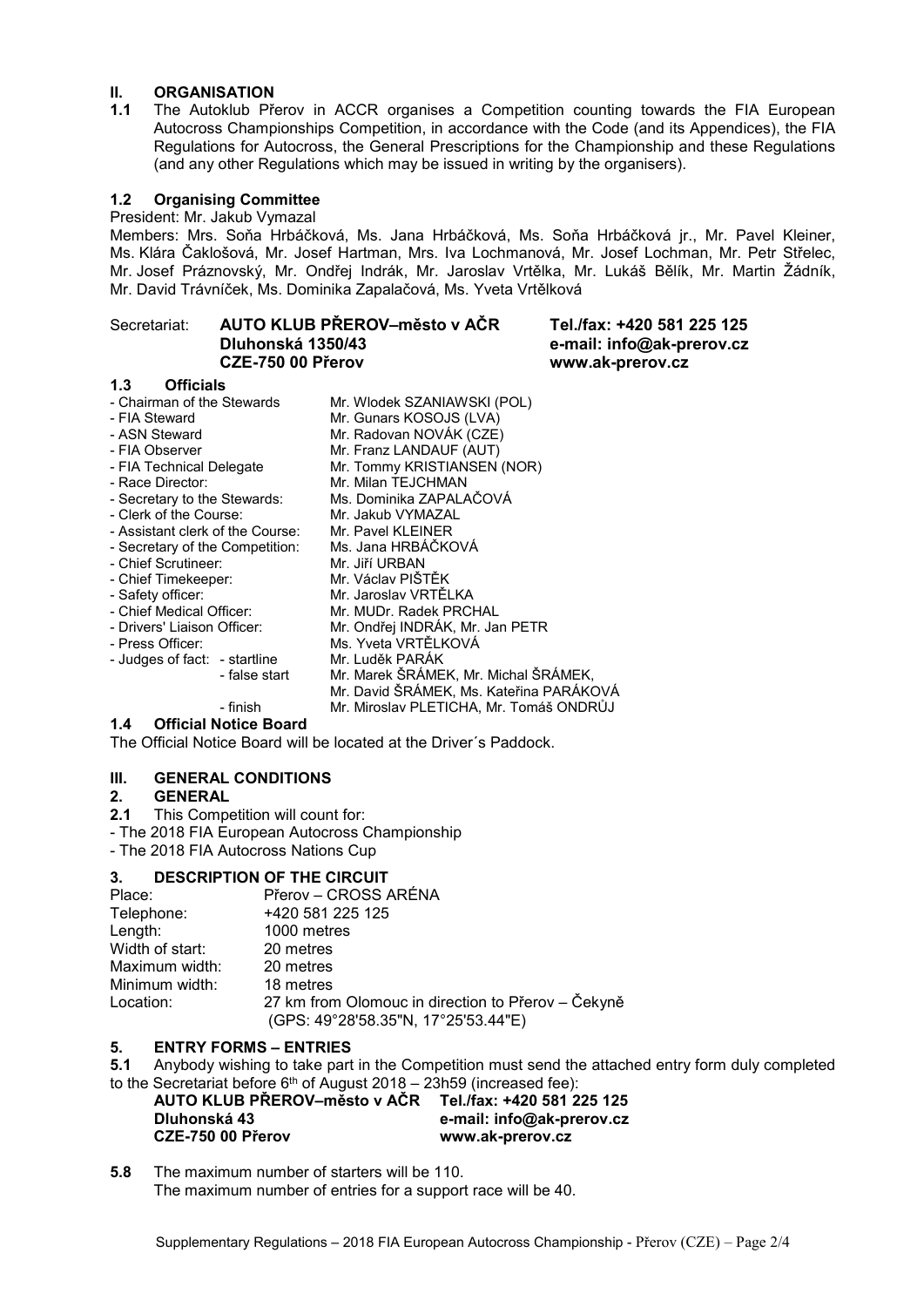## **6. ENTRY FEES**

### **6.1** The entry fee is:

**a)** 1<sup>st</sup> closing date of entries: maximum € 220 (Entry fee € 170 + € 50 paddock fee – all included) **b)**  $2^{nd}$  closing date of entries: maximum  $\in$  275 (Entry fee  $\in$  225 +  $\in$  50 paddock fee – all included) **c)** After 2<sup>nd</sup> closing date of entries: maximum € 440 (Entry fee € 390 + € 50 paddock fee – all included) As the entry form from the Driver and the confirmation of the acceptance from the organiser is considered as a contract, the Driver, not coming to the Competition, has to apologise giving the reason as soon as possible.

### **The entry fee will be paid before 06.08.2018, closing date for entries**:

**a) 29.07.2018,** 1st closing date of entries

**b) 06.08.2018,** 2nd closing date of entries

### **Bank acc.: 1877439233/0800 BIC (SWIFT): GIBACZPX IBAN: CZ36 0800 0000 0018 7743 9233**

Entry fees may be refunded only:

- a) to candidates who are not accepted,
- b) in the case of the Competition not taking place,

c) if the Competitor withdraws his entry no later than the Monday before the Competition. If the withdrawal is announced to the organiser between that Monday and the opening of the administrative checking, 50 % only of the entry fee will be refunded.

### **7. INSURANCE**

### **7.2 Insurance of competitors and crews**

**7.2.1** The frame insurance contract No. 7721068860 concluded by and between the Kooperativa pojišťovna, a. s. Vienna Insurance Group and Autoklub CR includes insurance of cars of the participants against damages caused to third persons up to the sum of CZK 10.000.000 per one insurance event with co-participation of CZK 5.000. Any damage below CZK 5.000 will be paid by the driver who caused the damage; damages above CZK 5.000 will be paid by the insurance company without any co-participation of the insured. However the insurance does not cover liability for the damages caused by event participant that the competitors cause each other in the course of sport event.

Organiser concluded additional contract against damages caused to third persons up to the sum of € 5.000.000.

**7.2.2** Each driver is obliged to conclude his personal injury insurance and to present a proof on request the administrative checking. The insurance of foreign drivers must include coverage of costs for possible medical treatment in the CR.

### **IV. CHECKING**

### **10. SCRUTINEERING**

### **10.2 Noise**

For all cars, a limit of 100 dB is imposed.

### **V. RUNNING OF THE COMPETITION**

### **12. PRACTICE AND DRIVERS' BRIEFING**

**12.1** A warm-up and two qualifying practice sessions, one organised in order of the numbers and the second in reverse order, are obligatory in each division. There must be no more than 1 car at each 120m of the track in each qualifying practice session, which will be run over 4 laps minimum, starting from the car crosses the finish line, and all lap are counting. The best lap time from all the qualifying practice sessions determines the starting positions for the first Heat. In the event of a tie, the next best lap time of the Drivers who have tied determines the starting positions. Each Driver must complete at least one lap in practice. Should this not be the case, the Driver may be allowed to start in the first qualifying Heat, at the discretion of the stewards. Cars from different divisions will run separately.

**12.2** Briefing notes in English and optionally in the host language of the Competition will be given in writing to all Drivers at the administrative checking.

**12.3** A Drivers' briefing will be organised before the second qualifying practice session.

### **14. QUALIFYING**

There will be 5 laps in the qualifying Heats.

### **15. SEMI-FINALS AND FINALS**

There will be 6 laps in the Semi-Finals and 7 laps Finals.

### **VI. PARC FERME – RESULTS – PROTESTS**

### **20. PROTESTS – APPEALS**

**20.1** All protests will be lodged in accordance with the Code.

All protests must be made in writing and handed to the clerk of the course or his assistant, or in their absence any of the stewards of the meeting, together with the sum of  $\epsilon$  500. If the protest requires the dismantling and re-assembly of different parts of a car, the claimant must make a deposit of  $\epsilon$  3,000.